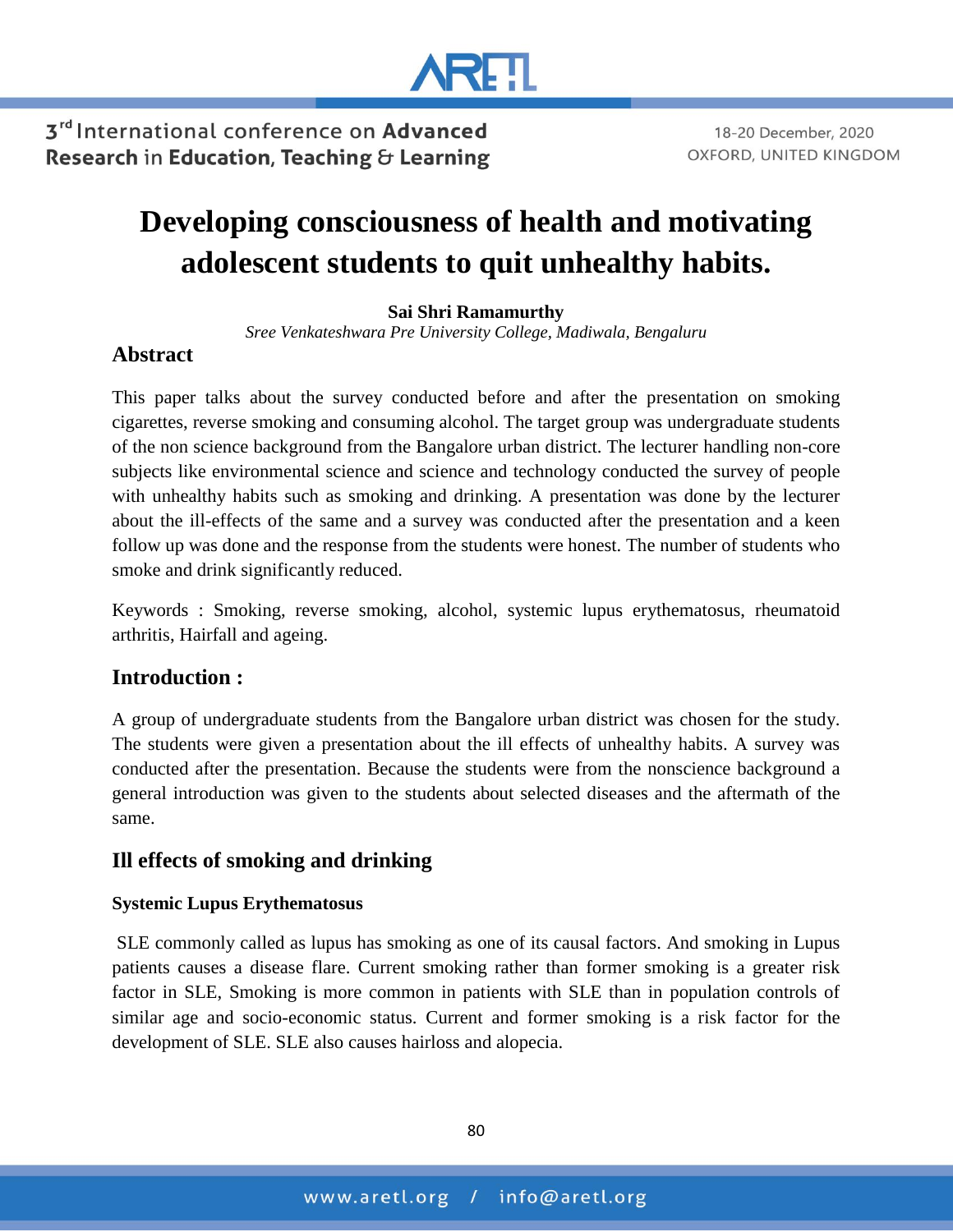

18-20 December, 2020 OXFORD, UNITED KINGDOM

## **Rheumatoid arthritis**

Rheumatoid arthritis (RA) is a chronic inflammatory disease caused by both genetic and environmental factors. Smoking has been implicated as one of the most important extrinsic risk factors for its development and severity.

## **Smoking and accelerated ageing**

Smoking makes women look twice as old as their age and men one and a half times older than women. Though smoking causes premature ageing cessation of smoking could possibly help reverse the effects.

#### **Alcohol and obesity**

Though the degree of obesity caused is proportional to the amount of intake of alcohol, consumption of alcohol has a positive relationship with obesity both in men and women. It also affects the sleep habits and eating habits.

#### **Effect of alcohol on endurance exercises**

Effect of alcohol in the metabolism of the body has a direct effect on the endurance levels of the athletes of aerobic and anaerobic sports.

#### **Effect of alcohol on the hormones and fertility**

Alcohol consumption has different types of effects on men and women. In men it affects the level of testosterone and the quality of sperms produced. In women it might aggravate Dysmenorrhea.

Alcohol intake during pregnancy could cause Foetal Alcoholic Syndrome Disorder affecting the physical and mental development of the foetus. Excessive alcohol intake in women might also cause disturbances in fertility. Moreover it can also intervene in the fertility treatments.

#### **Hypothesis:**

1. There was no significant difference in the survey conducted before the presentation and after the presentation.

2. There is a significant difference between the survey conducted before and after the presentation.

81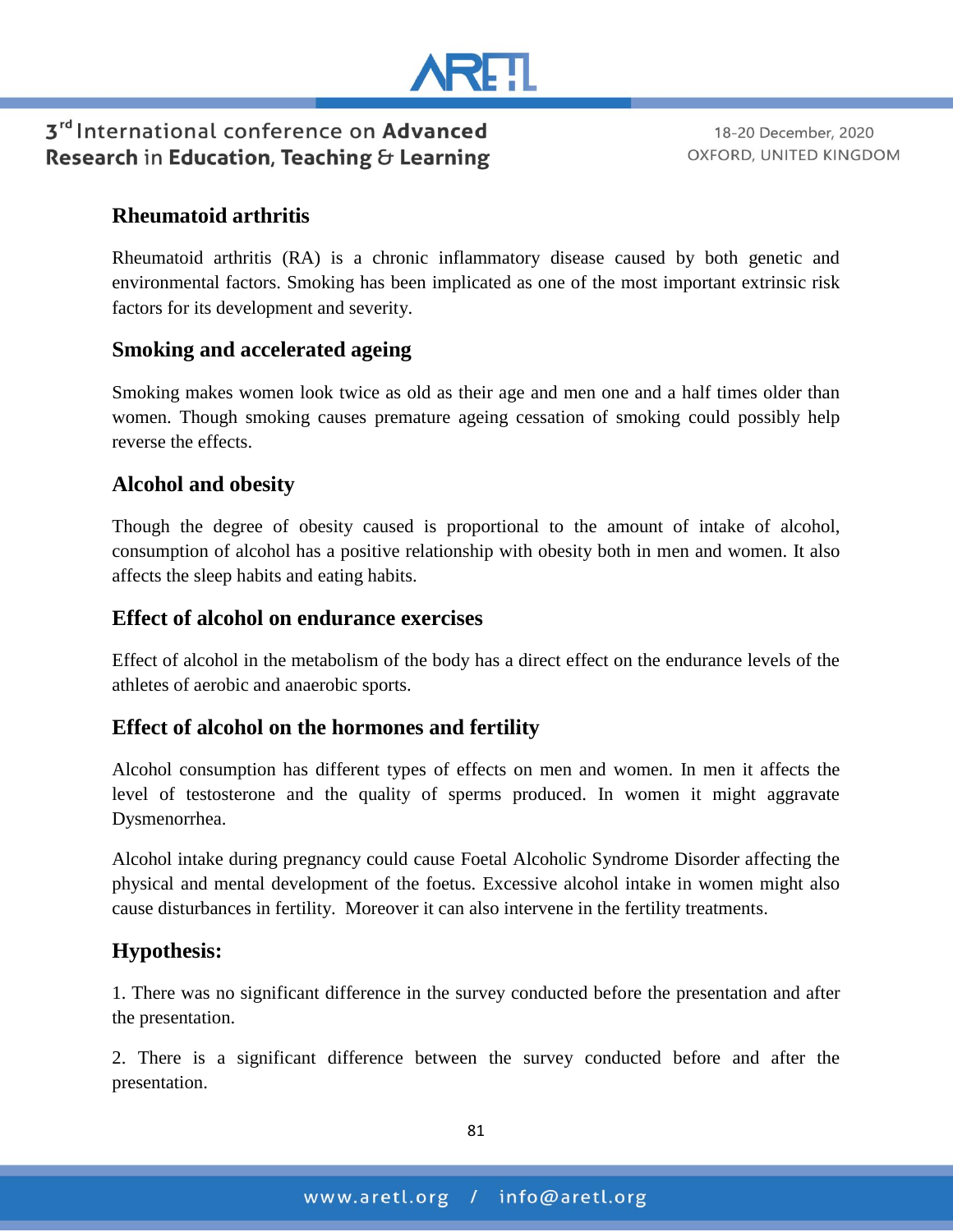

18-20 December, 2020 OXFORD, UNITED KINGDOM

#### **Methodology of the research**

A survey was conducted to find out the number of people who smoke and drink.The students were given an introduction about the course of the disease., the deformity that rheumatoid arthritis could cause and the effects of SLE. The damage unhealthy habits could cause to the genetic material and mutations in DNA. Though alcohol in minimal effects are often found to have beneficial effects it is also addictive in nature and alcohol in moderate and excessive amounts are found to cause diseases and permanent disorders.

#### **Results and discussions**

There was a significant difference between the number of people who smoke and drink significantly reduced after the presentation.

The problems that bothered the students were accelerated ageing, alopecia and the amount it would cost for the treatment of diseases like arthritis, SLE, cancer and also the effect it has on the endurance level. Moreover the fact that the cessation of these habits could possibly bring about a reversal of the adverse effects caused motivated the students

Before the presentation there were 33% of smokers and drinkers, after the survey though the entire group didn't quit smoking cigarettes and drinking the percentage of population of smokers and drinkers significantly reduced to 16% and all the adolescent girls in the smoking and drinking population accepted to quit the unhealthy habits.

#### **Limitations of the study**

The level of correctness of responses to the survey is questionable. The students weren't not excessive drinkers or smokers. If they were excessive or moderate routine daily drinkers or smokers the acute withdrawal would have caused problems like cognitive problems, disorientation or Disorderliness, hallucinations etc., thankfully there were no moderate routine daily drinkers or smokers and there were also no excessive drinkers or smokers present in the target group.

## **Reference**

1.van den Hoogen, L. L., Sims, G. P., van Roon, J. A., & Fritsch-Stork, R. D. (2015). Aging and Systemic Lupus Erythematosus - Immunosenescence and Beyond. Current aging science, 8(2), 158–177. https://doi.org/10.2174/1874609808666150727111904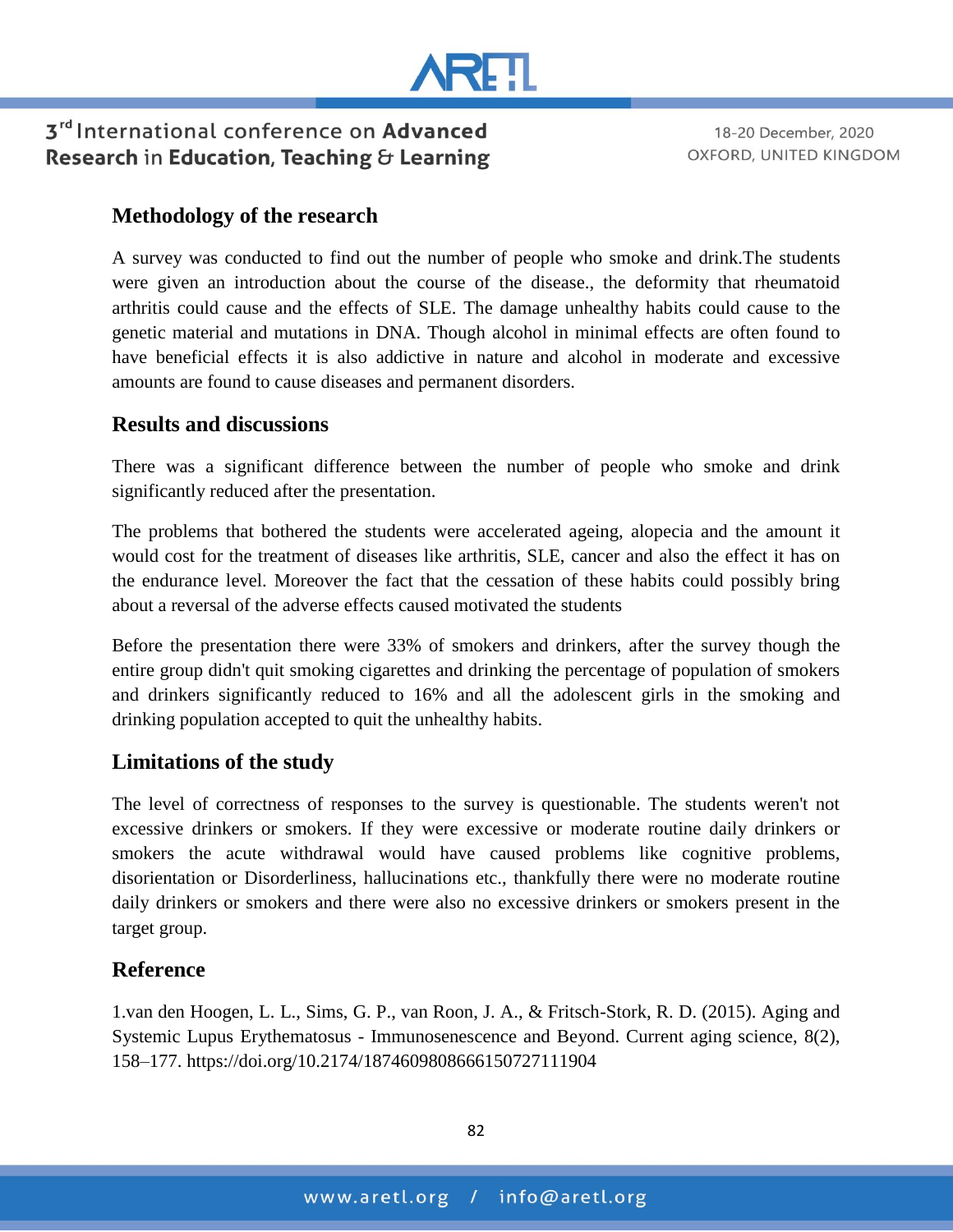

18-20 December, 2020 OXFORD, UNITED KINGDOM

2. Chanprapaph, K., M. D., & amp; Udompanich, S., MD. et al., (2019). Nonscarring alopecia in systemic lupus erythematosus: A cross-sectional study with trichoscopic, histopathologic, and immunopathologic analyses (Vol. 81, Ser. 6). Journal of the American Academy of Dermatology. doi:https://doi.org/10.1016/j.jaad.2019.05.053

3. Chang, K., Yang, S. M., Kim, S. H., Han, K. H., Park, S. J., & Shin, J. I. (2014). Smoking and rheumatoid arthritis. International journal of molecular sciences, 15(12), 22279–22295. https://doi.org/10.3390/ijms151222279

4. Mamoshina, P., Kochetov, K., Cortese, F. et al. Blood Biochemistry Analysis to Detect Smoking Status and Quantify Accelerated Aging in Smokers. Sci Rep 9, 142 (2019). https://doi.org/10.1038/s41598-018-35704-w

5. Lei, M.-K., Beach, S. R. H., Dogan, M. V. & Philibert, R. A. A pilot investigation of the impact of smoking cessation on biological age. Am J Addict 26(2), 129–135 (2017).

6. Janssens, Jaak & Bruckers, Liesbeth & Joossens, J.V. & Molenberghs, Geert & Vinck, Jan & RENARD, Didier & Tafforeau, Jean. (2004). Overweight, obesity and beer consumption. Alcohol drinking habits in Belgium and body mass index..

7. Lourenço, S., Oliveira, A. & Lopes, C. The effect of current and lifetime alcohol consumption on overall and central obesity. Eur J Clin Nutr 66, 813–818 (2012). https://doi.org/10.1038/ejcn.2012.20

8. Bachi, K., Sierra, S., Volkow, N. D., Goldstein, R. Z., & Alia-Klein, N. (2017). Is biological aging accelerated in drug addiction?. Current opinion in behavioral sciences, 13, 34–39. https://doi.org/10.1016/j.cobeha.2016.09.007

9. Carroll, Haley & Lustyk, M. & Larimer, Mary. (2015). The relationship between alcohol consumption and menstrual cycle: a review of the literature. Archives of women's mental health. 18. 10.1007/s00737-015-0568-2.

10. Perry, E.C. Inpatient Management of Acute Alcohol Withdrawal Syndrome. CNS Drugs 28, 401–410 (2014). https://doi.org/10.1007/s40263-014-0163-5

11. Vella, Luke & Cameron-Smith, David. (2010). Alcohol, Athletic Performance and Recovery. Nutrients. 2. 781-9. 10.3390/nu2080781.